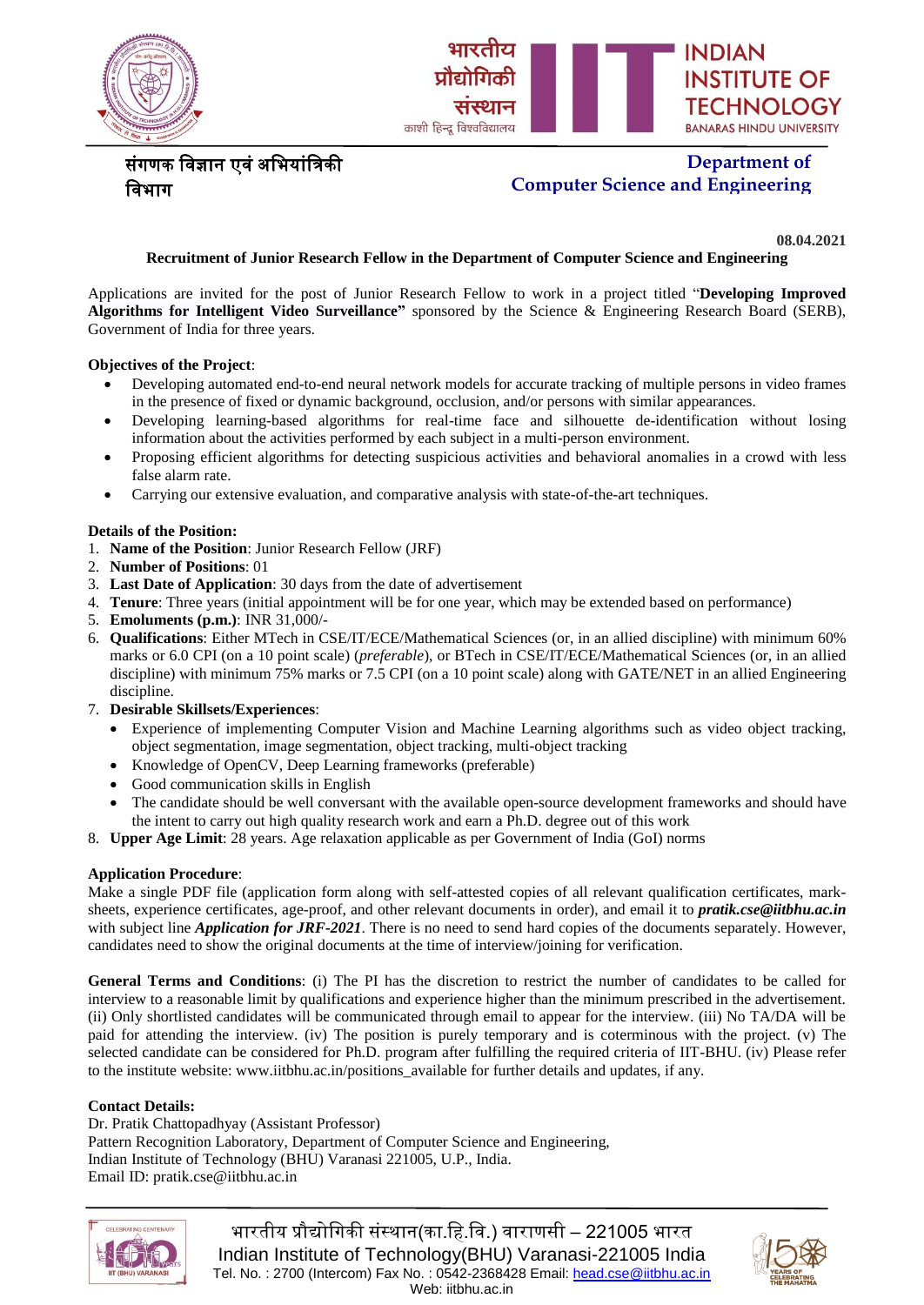## **APPLICATION FOR JRF POSITION**

1. Full Name:

**PHOTO** 

- 2. Date of Birth:
- $3.$  Sex: M/F

4. Category: GEN/SC/ST/OBC/EW

- 5. Marital Status:
- 6. Nationality:

7. Physically handicapped: Y / N

8. Names of Father and Mother:

9. Address of Correspondence (including phone No):

10. E-mail Address:

11. Academic Record: (a) GATE/CSIR/UGC or equivalent National Exam Qualification details with Percent marks/Rank, year of qualifying etc:

(b) Qualifying Degree (starting from M.Tech or equivalent):

|                  | Qualificatio   University/Institute/Bo | Year   | Subject | Percentage/CGP | Divisio     |
|------------------|----------------------------------------|--------|---------|----------------|-------------|
| $\mathsf{n}$     | ard                                    | of     | S       | A              | $\mathbf n$ |
|                  |                                        | passin |         |                |             |
|                  |                                        | g      |         |                |             |
| M.Tech           |                                        |        |         |                |             |
| B.Tech/B.E       |                                        |        |         |                |             |
| 12 <sup>th</sup> |                                        |        |         |                |             |
| 10 <sup>th</sup> |                                        |        |         |                |             |
| Others           |                                        |        |         |                |             |

12. Details of Professional/ Work Experience:

| Organization | Designation | Date-From | Date-To |
|--------------|-------------|-----------|---------|
|              |             |           |         |
|              |             |           |         |

13. Attach list of publications with clear mention of 2019 impact factor (if any).

14. Names and addresses of two referees along with phone number and e-mail address:

Declaration: I hereby declare that I have carefully read and understood the instructions and particulars on this application and that all entries in this form as well as in the attached sheets are true to the best of my knowledge and belief.

Date:

Signature

Place: